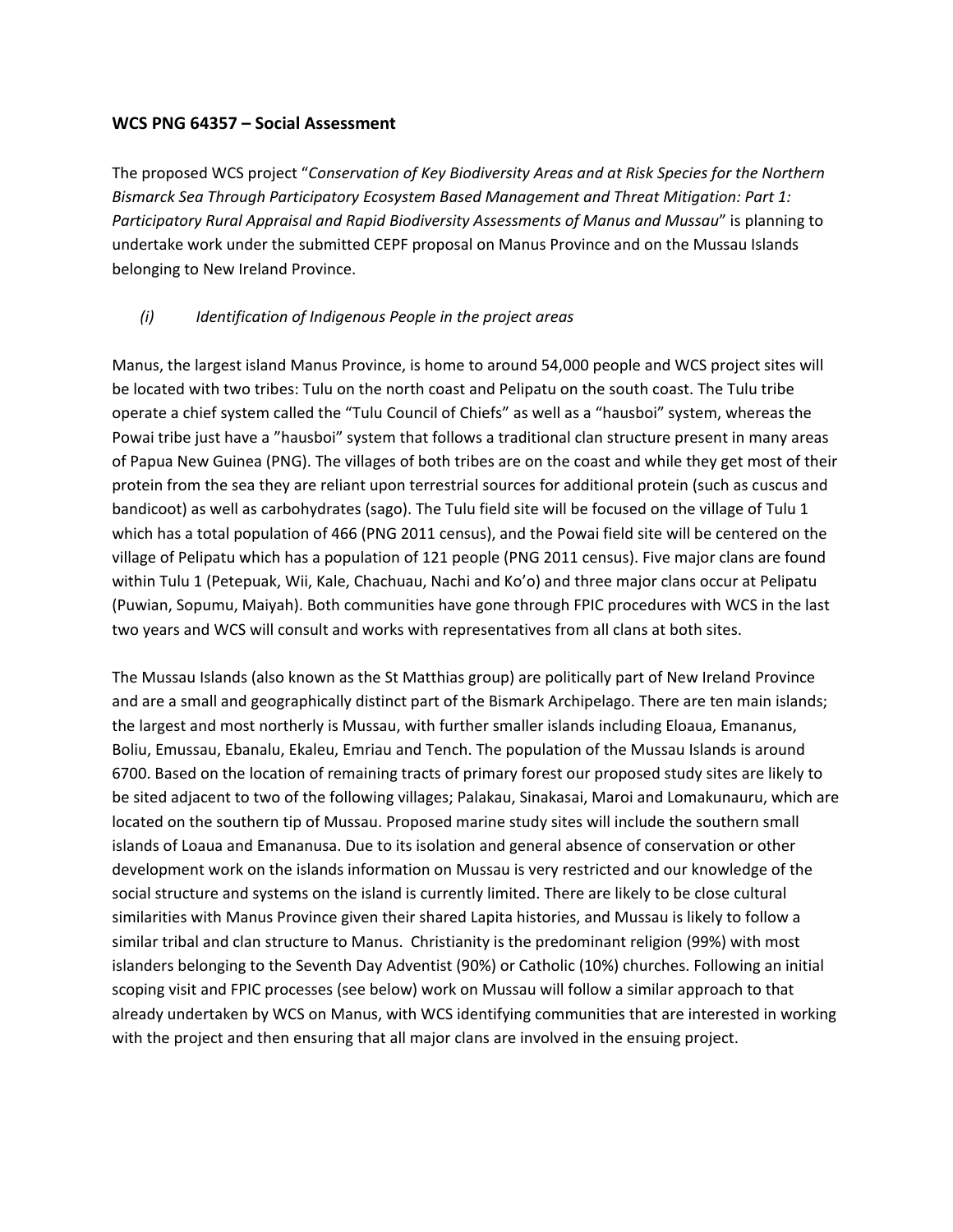As well as working with clans, WCS also attempts to ensure that a representative cross section of the communities are engaged in the project and aims particularly to make sure that women (who are often isolated from the traditional decision making processes) are involved in community meetings and discussions.

## *(ii) Expected project impacts*

Potential positive impacts of the proposed project include the following:

- 1) Providing information about the existence of a community and its biodiversity. Currently, so little is known about Mussau, in any perspective, the documentation of the work undertaken by WCS is of great importance in creating a profile for this island and recognition of its environmental issues at the provincial level.
- 2) The use of Participatory Rural Appraisal (PRA) tools, particularly for Mussau, will be the first time such community engagement has been undertaken for these communities. Based on our experience of PRA on Manus and in other WCS PNG project sites this process will create opportunities for the community to come together, discuss future plans and recognize their communal environmental the values and have these documented.
- 3) The PRA, resource mapping and biodiversity surveys help facilitate effective management by providing a spatial reference for future participatory monitoring in the assessment of resources which are critical for the food security of wild resources.
- 4) The repatriation of survey information to communities is a core element of WCS PNG's work program and this element has been built in to the proposal. Most communities in PNG are intensely interested in their local environment and many are visited by research teams but never receive outputs or updates on the results. Repatriation of our data (both from the PRA process and the biodiversity surveys) through reports in Tok Pisin and by trained community facilitators will help raise understanding among local communities of issues affecting their own environment. This repatriation process is also vital for answering questions and issues that have arisen from the community on the PRA or biodiversity surveys.
- 5) The biodiversity survey also represents a short-term income generating opportunity for local communities via the hire and use of local experts, field assistants, boat drivers, porters, and cooks. Catering costs will be paid directly to women involved ensuring some distribution of benefits. Accommodation and food will be purchased locally and thereby be of benefit to the local economy.

Potential negative impacts of the proposed project include the following:

1) The selection of guides, porters, field assistants and houses for accommodation has the potential to raise jealousies and complaints amongst individuals or households who feel they are not equally benefitting from the project. WCS will work closely with representatives from all major clans in open meetings to try and minimize the risk of such grievances, and to ensure an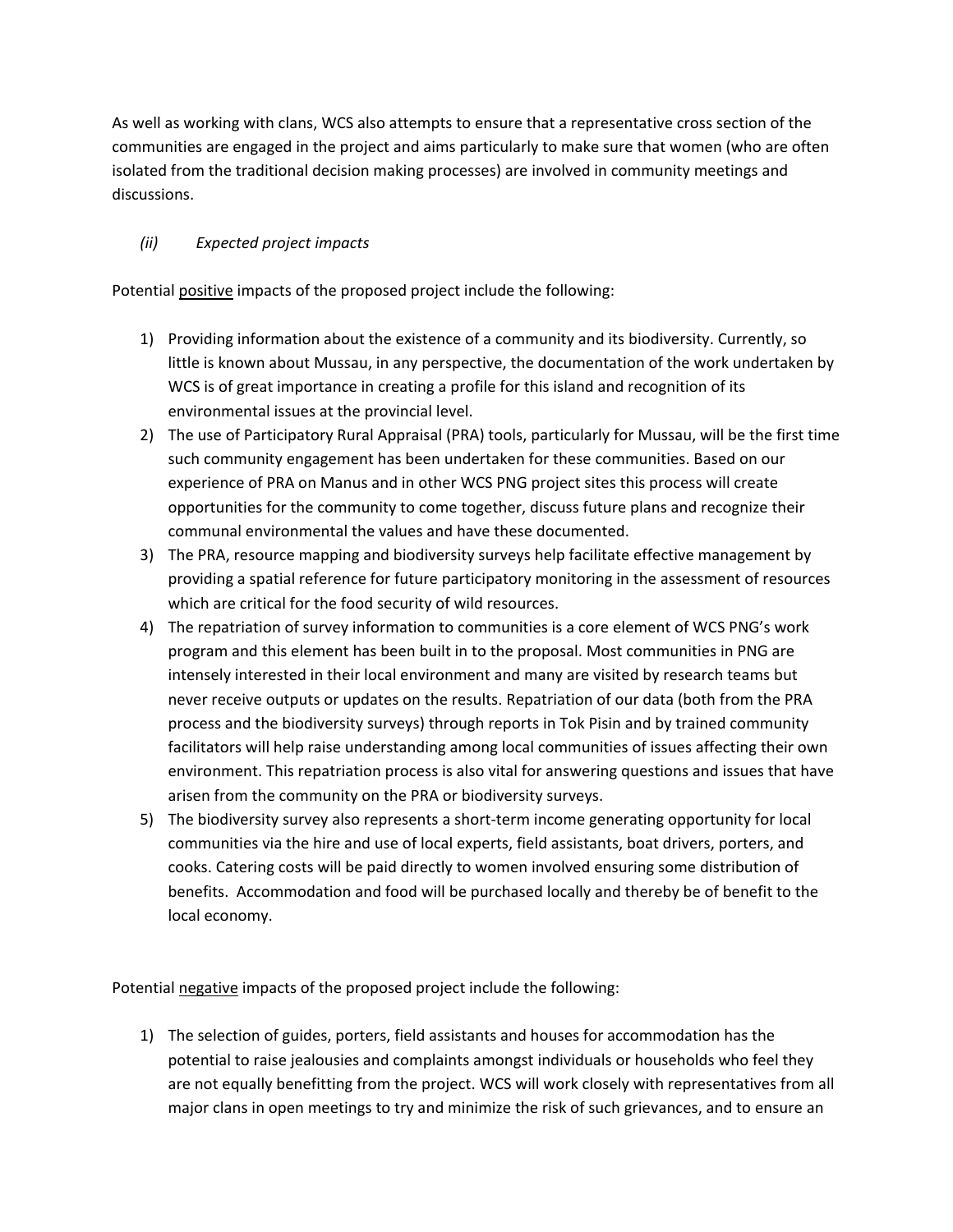equitable split of income opportunities. Payment for services will also occur in a public space directly with the people involved to ensure transparency.

2) While WCS's experience to date of working with clans and resource mapping has been positive, it also has the potential to uncover or re-energize clan disputes that have been dormant for a number of years. Work by the community engagement teams will highlight this risk and make it clear that it is the communities own responsibility to resolve such issues. If such disputes cause major issues then the project will temporarily or fully withdraw from the site until these are resolved.

## *(iii) Procurement of Free Prior Informed Consent (FPIC)*

WCS PNG has adopted the FPIC process as one of its key community engagement principles and we are well practiced in undertaking this approach at all of our project sites. On Manus Island the FPIC process has already been successfully followed at both study sites and the communities are experienced in this procedure. While FPIC work has already been undertaken in Tulu 1 and Pelipatau further FPIC processes will be undertaken for the new elements included within this project.

Mussau is a new site and WCS will conduct a FPIC during the initial stages of the project. Project component 1, includes plans for an initial stakeholder meeting with Mussau Islanders based in the New Ireland Provincial Capital of Kavieng, where people from Mussau are located (activities 1.1 and 1.2). This will be followed up by a visit of WCS's community engagement team to proposed project sites on Mussau to work with local communities and undertake a full FPIC process on the proposed work. The WCS New Ireland team includes one team member who is a Mussau Islander and he will be involved with the community engagement team during the initial and subsequent visits to the islands.

# *(iv) Measures to avoid adverse impacts and provide culturally appropriate benefits*

WCS understands that for anyone to be able to have any interaction with the forests or seas in PNG they will have to work with local people. WCS has designed strategies to improve on community relationships through the engagement of Community Facilitators and develop a process for entry and exit for its programs in Papua New Guinea. Community Facilitators are typically local people from within or from neighbouring communities to project areas, who are trained by WCS to work with communities and explain the project work in local languages. This process empowers communities to recognize and take action after conducting community consultations amongst themselves on how to address their issues and requesting outside assistance where needed through community facilitators.

Manus - WCS works with communities who have already chosen that they have an issue with their terrestrial and marine resources and need help to develop resource management plans. Using Participatory Rural Appraisal (PRA) communities are led through a thinking process that helps them to understand some basic but vital back ground information on natural resource management, biodiversity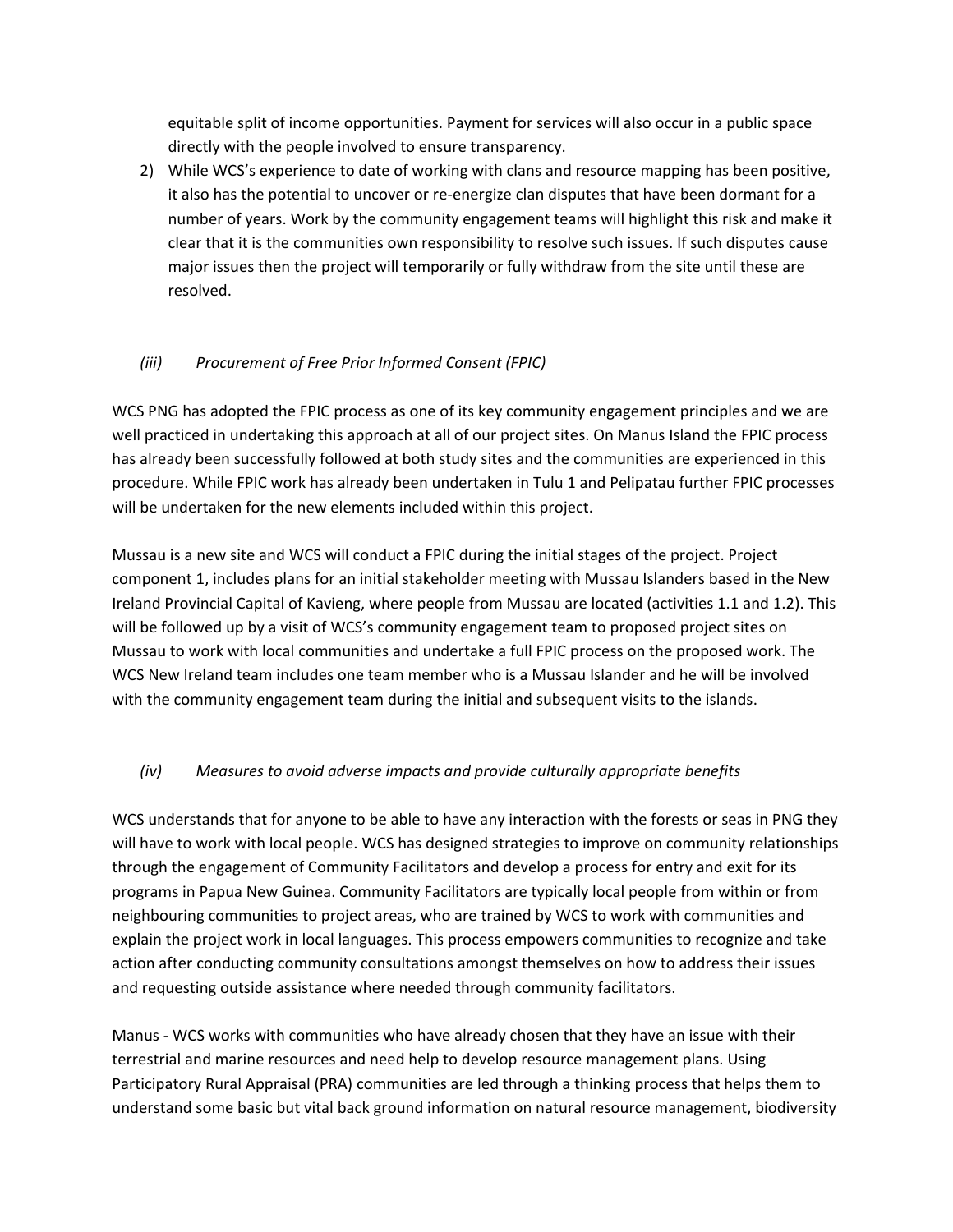conservation, what the different laws says, and what their rights are with regard to natural resource management and biodiversity conservation without feeling belittled in their knowledge about managing their own resources. Understanding these issues will help them to make better decisions on and at the same time help the organization to learn about the community and offer better guidance on natural resource management. The end result should then be a fully engaged community with a resource management plan that is developed through a fully informed process. The Manus communities have been through this process already but follow up work by this project will help to further reduce the likelihood of negative impacts and provide benefits that the community is looking for.

Mussau – since this is a new site most of the community engagement work will be focused there. Following the initial scoping and FPIC visit a full PRA will be conducted by WCS community engagement team with the communities who have expressed an interest in working with WCS and who have also recognized that they need assistance in managing their natural resources. If this PRA process follows other WCS projects then it will help to set realistic expectations about what the project can deliver and help avoid potential negative impacts from the work.

## *(v) Monitoring impacts*

The WCS community engagement protocol requires the visiting field to conduct a full community meeting to introduce the project and what will happen. This provides an open opportunity for the community members to ask questions for clarifications. During this process WCS will know if the community fully understands the purpose of the project. Follow up meetings will be held with communities at all project sites on a six monthly basis. These meetings are an opportunity for WCS to repatriate initial findings while listening to community comments and concerns. This is the first step toward understand the community's understanding of the purpose of the project. Furthermore, this project will provide WCS with opportunities for long term monitoring and as such base line data through a PRA will be collected and later analyzed for long term monitoring of the project. Community meetings (at the start end of the project) and baseline data will be undertaken with all communities on Manus and Mussau where the proposed CEPF project will be taking place.

## *(vi) Grievance mechanism*

WCS has extensive experience working with the people in Manus and any grievance will be brought up by the community leaders and brought to WCS's attention. Members of the community engagement team and project leaders will be in dialogue with the community to resolve this in an as amicable manner as possible. WCS does not get involved in disputes/grievances that are outside the project area and do not involved the organization, and such grievances will be dealt with by local authorities through accepted process and norms. The same process will be followed with communities on Mussau as on Manus, and should grievances arise these will be resolved through dialogue with community leaders and WCS community engagement team and project leaders. WCS's experience of working in PNG indicates